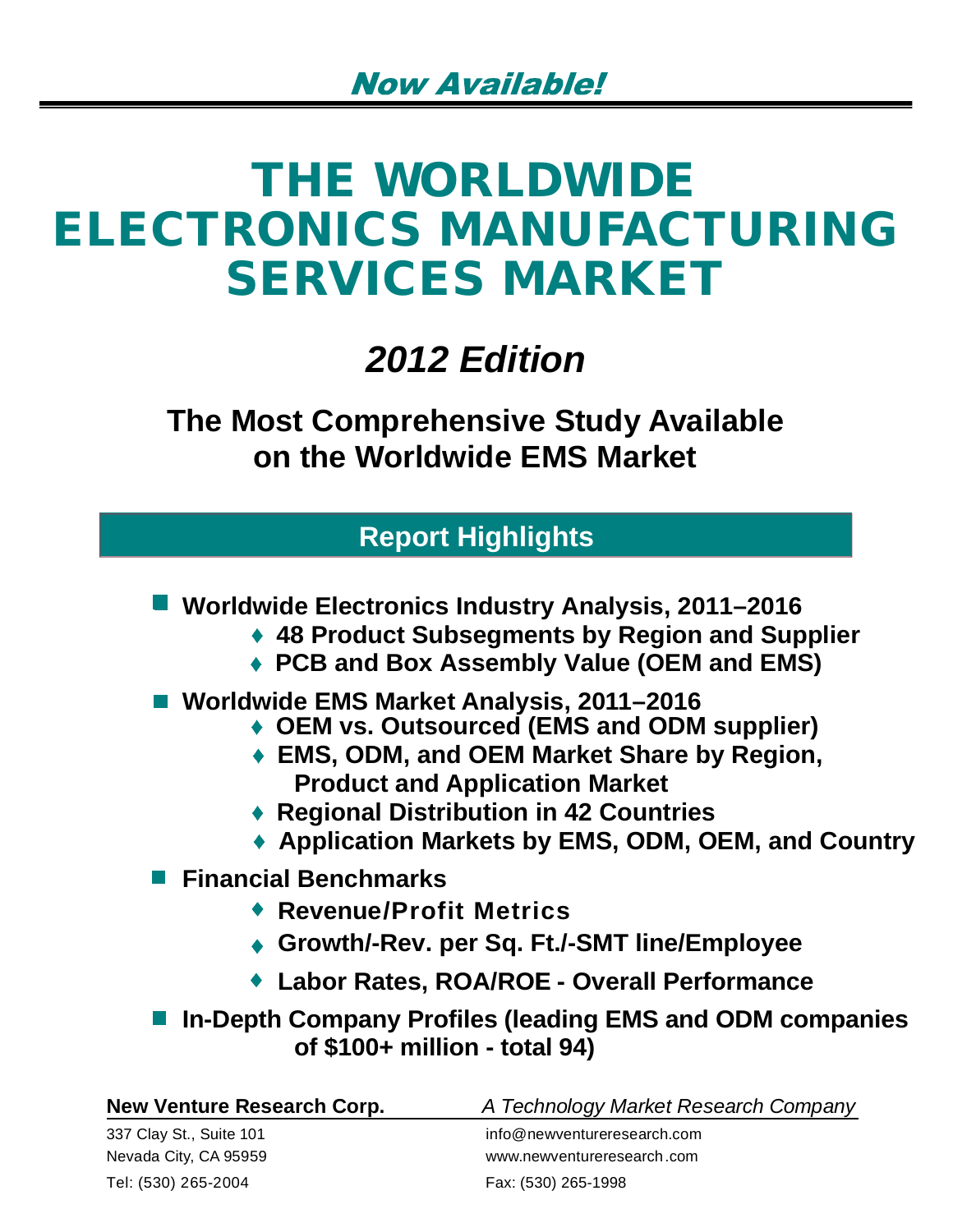### **Synopsis**

The worldwide electronics manufacturing services (EMS) market continued to expand at a very healthy rate of nearly 13 percent in 2011. This was after an explosion of growth in 2010 of approximately 37 percent. The EMS market doesn't show any signs of slowing down and growth over the next five years will continue in the double digits.

**New Venture Research (NVR)** has followed this industry for over 20 years and is pleased to offer - *The Worldwide Electronics Manufacturing Services Market, 2012 Edition*—the most comprehensive market research report on the EMS industry. This report focuses on the leading players, market segments, total available market (TAM), and emerging manufacturing opportunities going forward.

The report begins with a forecast of the worldwide electronics assembly market in terms of cost of goods sold, thus providing a baseline for the manufacturing value of electronics products. This forecast is developed by looking at 48 individual product segments in the automotive, communications, computer/peripherals, consumer, industrial, medical, and aerospace and defense industries. NVR estimates that total electronics assembly value was \$1.1 trillion in 2011 and will grow to approximately \$1.5 trillion in 2016 – a 7.0 percent compounded annual growth rate. Fueled by this huge market, NVR believes that the EMS industry will grow from \$413 billion in 2011 to \$654 billion in 2016 (see figure).

To support this conclusion, the report analyzes the EMS industry in a variety of ways. First, the report reviews the total market for EMS and OEM electronics assembly by industry and product. Second, the report analyzes the EMS industry, including a breakdown of the market leaders and relative share by industry and region. Third, the market opportunity for emerging growth is presented by product and country. The most promising product manufacturing opportunities are analyzed and forecasted.

All of these products and markets are summarized from 2011–2016 in terms of EMS revenue, TAM revenue, and regional trends by country and cost. No other report gives such detail by country and product opportunity. This database is also sold in Excel format to allow for easy internal analysis of the critical data.

The report includes an EMS financial performance analysis and examines a variety of critical financial metrics for the best-performing companies. A chapter also details EMS mergers and acquisitions for the past few years and the impact on their growth of the industry.

The report concludes with profiles of selected EMS and ODM firms (94 companies) from all over the world. These reviews summarize the market focus of each company, its leading customers, and each company's financial performance statistics. The intent of these profiles is to serve as a global directory and competitive analysis tool.



*The Worldwide Electronics Manufacturing Services Market, 2012 Edition* is the product of thousands of hours of research. The report sells for \$3495, with extra single-user licenses at \$250 (contact us concerning corporate licensing). This report is available in PDF format and is delivered by email. With the purchase of the report, an Excel spreadsheet of all data and tables may also be obtained for an additional \$750.

## **About the Author**

**Randall Sherman** is the president and principal analyst of New Venture Research Corp., a technology market research and business consulting firm focused on the EMS and OEM electronics manufacturing industries. Mr. Sherman has more than 25 years' experience in technology and business research. He began his career as a telecom network design engineer and holds an undergraduate degree in Astrophysics. He has held senior positions at various market research firms, including Creative Strategies, Frost and Sullivan, and BIS Strategic Decisions. Mr. Sherman holds an MSEE from the University of Colorado and an MBA from the Edinburgh School of Business.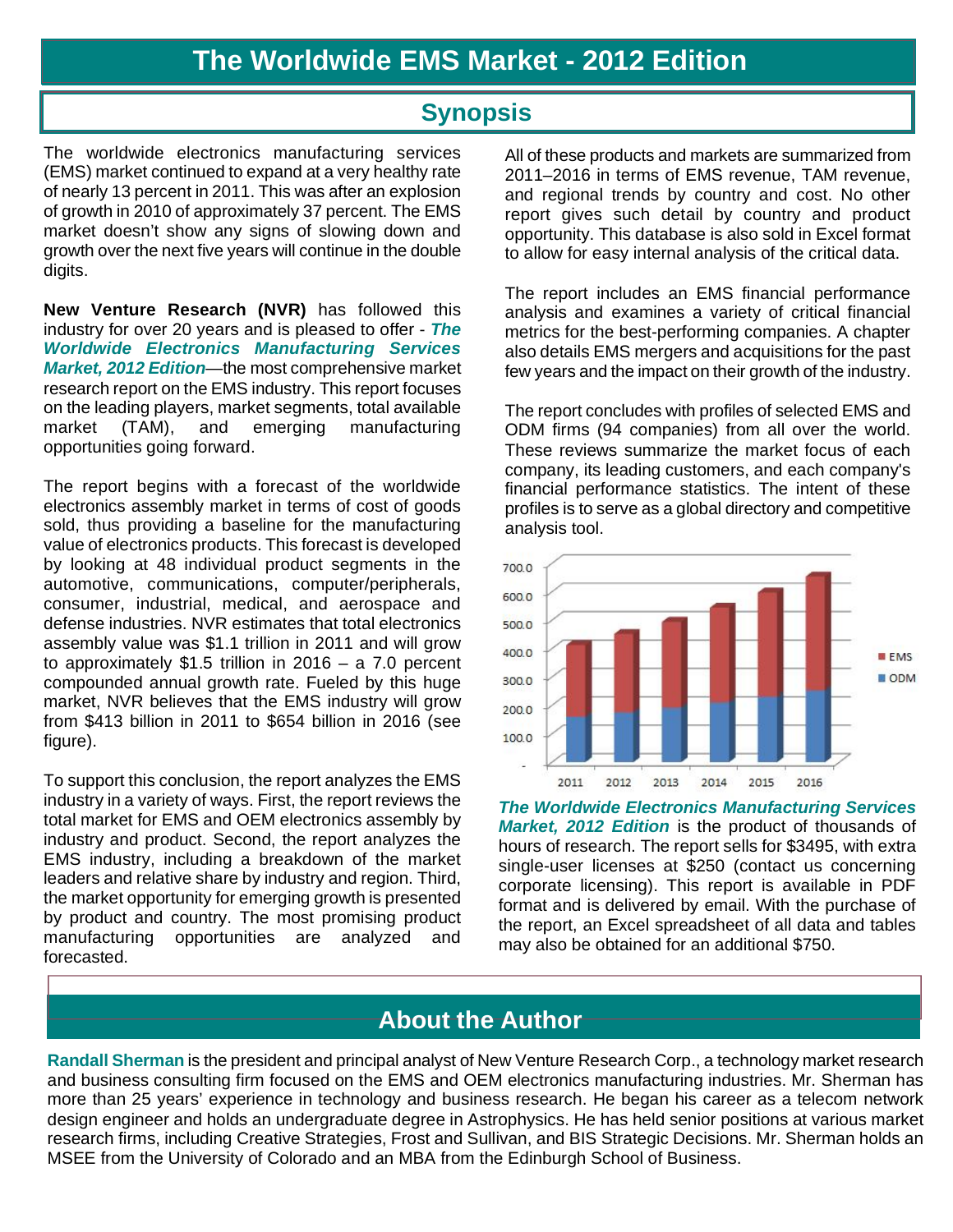## **Table of Contents**

#### **Chapter 1: Introduction**

**Objectives** Organization **Methodology** 

#### **Chapter 2: Executive Summary**

**Worldwide Market Forecast Regional Market Share Application Market Share EMS Market Share EMS Performance** 

#### **Chapter 3: Worldwide Electronics Industry**

#### **Forecast**

**Overview World Economic Outlook Summary Forecast Product Forecasts Communications Computers Consumer Industrial Medical Automotive** Aviation, Defense, Other Transportation

#### **Chapter 4: Industry Structure, 2011**

The Worldwide OEM Market for Electronic Products **Manufacturing Sources for Electronics Products OEM Market by Industry Segment EMS Market by Business Source EMS Statistics by Company Size Regional Market Share Americas EMEA APAC Industry Segment Market Share (48 products) Communications Computer Consumer Industrial Medical Automotive Commercial Aviation** Military/Defense, Other Transportation **Worldwide EMS Market Share** 

#### **Chapter 5: Industry Forecast, 2011-2016**

The Worldwide OEM Market for Electronic Products **Manufacturing Sources for Electronics Products OEM Market by Industry Segment EMS Market by Business Source Regional Market Share by Country and Segment Market Application Segment Forecast Total Available Market by Product** 

#### **Chapter 6: Financial Benchmarks**

#### **Overview**

**Financial Performance Benchmarks Sales Growth Net Income Gross Margin Return on Assets Return on Equity Revenue per Employee Revenue per Square Foot Other Performance Metrics Earnings per Share Growth Summary Performance Rating Wage Rates by Country** 

#### **Chapter 7: Mergers and Acquisitions**

Recent Activity, 2006 - 2011 **Acquisition Classes and Valuations OEM Opportunities by Region** 

#### **Chapter 8: Company Profiles**

**3CEMS Ability Accellent Accton Alco ASTEEL/FLASH Balda Solutions Benchmark Beyonics** Celestica **Cicor COB Compal Comm. Compal Elect. Computime Connect** Creation **CTS** D-Link **Delta DRS Ducommun Elite EliteGroup EN Enics EOLANE EPIC ESCATEC Fabrinet Fittec** 

**Flextronics Foxconn-Hon Hai GigaByte Global Brands** Hana **HTC IMI Inventec Jabil KevTronicEMS** Kimball Kitron **Kontron LACROIX** Lite-On **Mack MC ASSEMBLY** Micro-Star **MITAC Morev** Nam Tai **New Kinpo Newavs NOTE OnCore OSE PartnerTech PCI Pegatron PKC Plexus** 

**Qisda** Quanta Sanmina-SCI **Scanfil Selcom Shenzhen Kaifa SigmaTron SIIX Simclar SMTC Sparton SRI Holding SMT Technology Sumitronics Suntron SMTH** SVI **Sypris Tatung Topscom TPV TT Electronics UMC** USL Venture **VIDEOTON V.S. Industry VTech Wistron WKK** Wong's Zollner